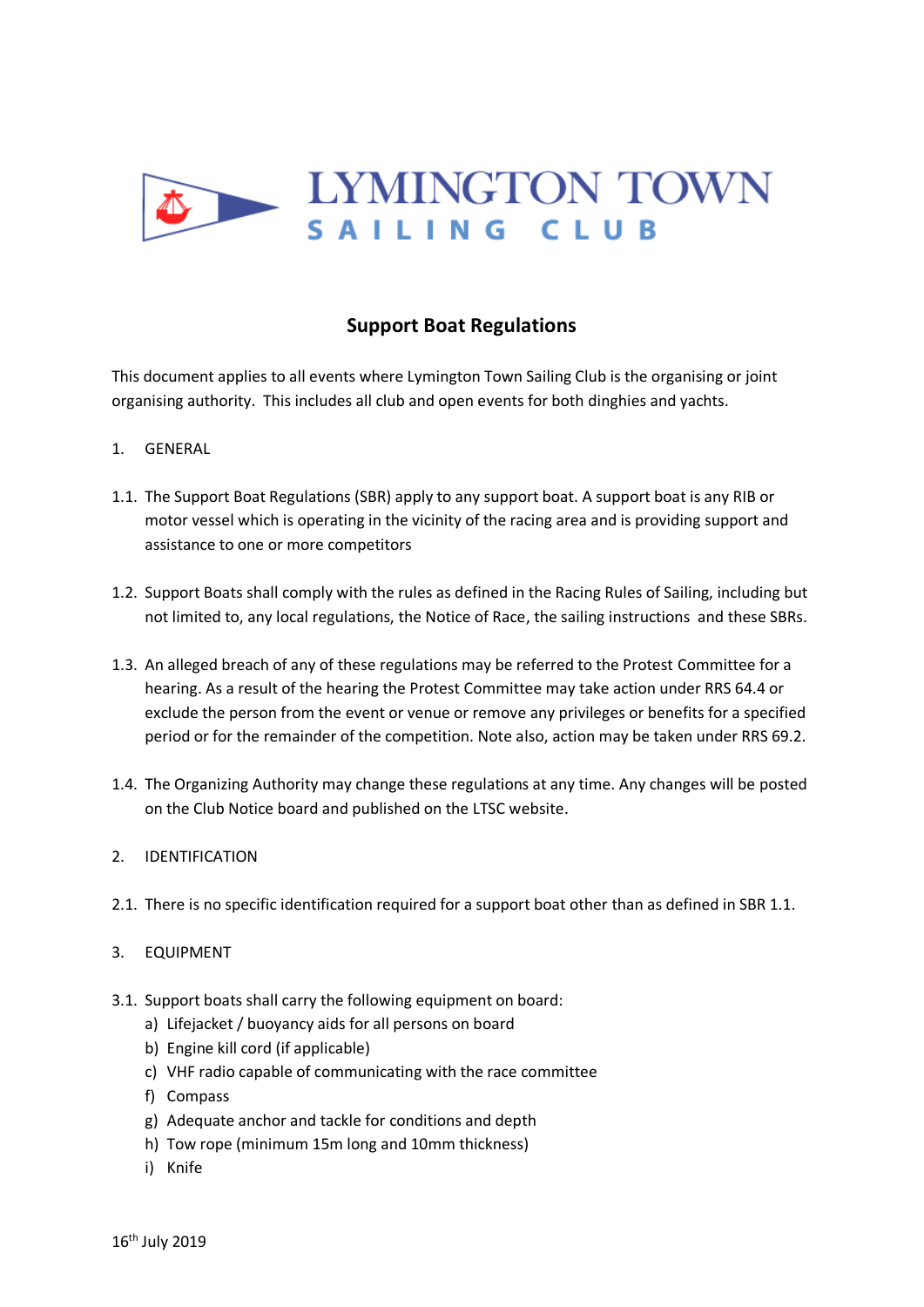## 4. SAFETY

- 4.1. Kill cords, where applicable, shall be worn at all times whilst engines are running. The OA may, without a hearing, exclude any support person from the event who, in their sole discretion, is not complying with this regulation. Any support person so excluded, shall remove their support boat from the race area immediately. This amends RRS 60.3(d) & 64.4(a).
- 4.2. Suitable personal buoyancy shall be worn at all times except whilst briefly changing or adjusting clothing.
- 4.3. Support boats shall maintain a listening watch on the relevant course channel (channel 37 unless otherwise advised).
- 4.4. If requested to do so, by the race committee either instructing verbally on the radio or by displaying flag V and a repeated rapid sound signals, support boats shall assist with safety operations under the instructions of the Course Safety Leader.
- 4.5. Support boats shall comply with the reasonable instructions of any race official.
- 5. SUPPORT BOAT RESTRICTED AREAS
- 5.1. Support boats shall not be positioned
	- a) Closer than 100 metres of any boat racing
	- b) Within 100 metres of the starting line from the warning signal until all boats have left the starting are or the race committee signals a postponement, general recall or abandonment
	- c) Within 100 metres of any mark of the course while boats are in the vicinity of that mark
	- d) Within 100 metres of the finishing line while boats are finishing
- 5.2. When motoring around the course, boats shall be driven so as to create minimal wash, which will necessitate wither a slow passage or a wider berth.
- 6. FUELING
- 6.1. Refuelling of boats is the responsibility of the support boat owner.
- 7. INSURANCE
- 7.1. Each boat shall be insured with valid third-part liability insurance with a minimum coverage of £3,000,000 per incident

===============================================================================